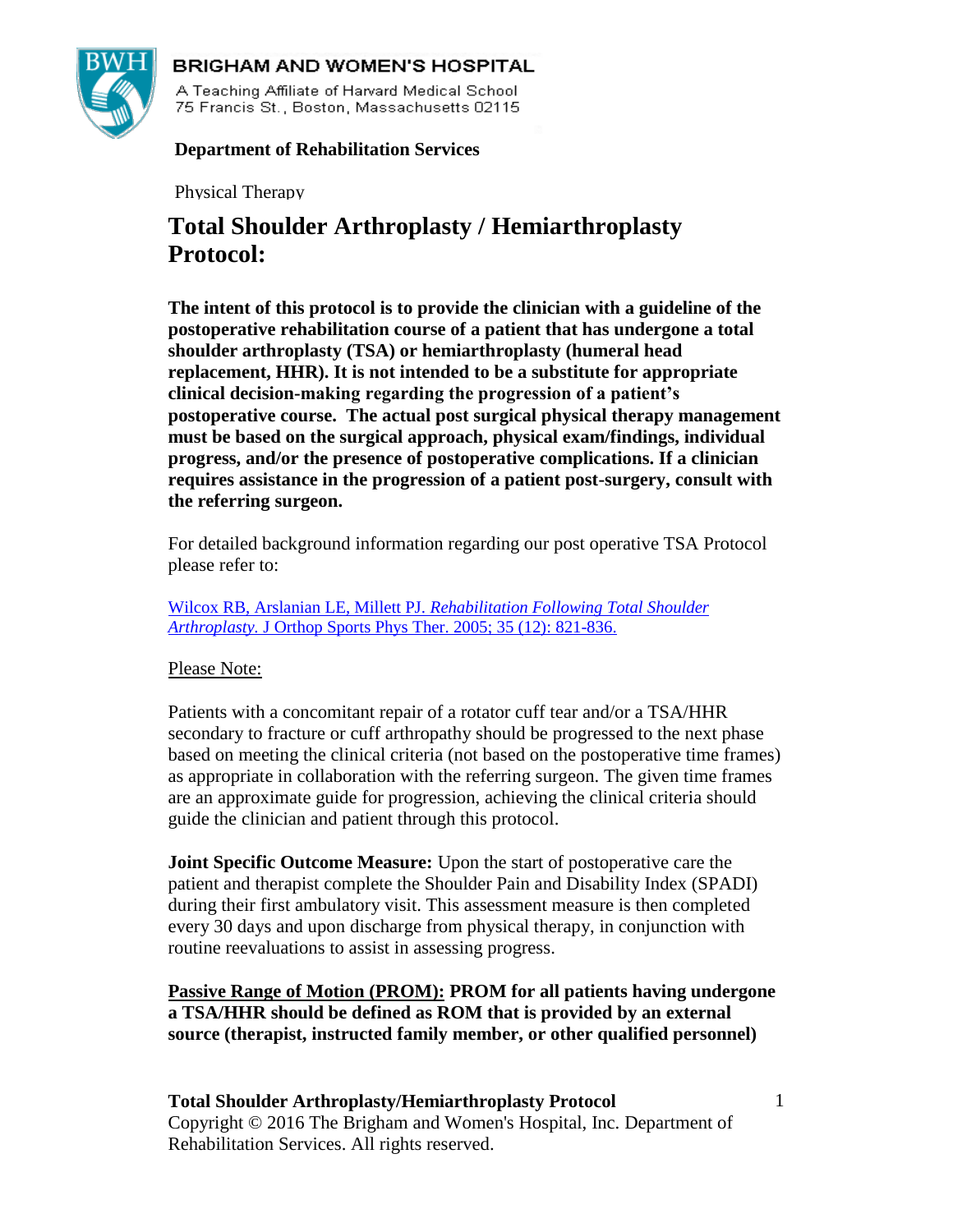#### **with the intent to gain ROM without placing undue stress on either soft tissue structures and/or the surgical repair.**

## **PROM is not stretching!!!!!!!**

#### **Phase I – Immediate Post Surgical Phase:**

Goals:

- Allow healing of soft tissue
- Maintain integrity of replaced joint
- Gradually increase passive range of motion (PROM) of shoulder; restore active range of motion (AROM) of elbow/wrist/hand
- Reduce pain and inflammation
- Reduce muscular inhibition
- Independent with activities of daily living (ADLs) with modifications while maintaining the integrity of the replaced joint.

Precautions:

- Sling should be worn continuously for 3-4 weeks
- While lying supine, a small pillow or towel roll should be placed behind the elbow to avoid shoulder hyperextension / anterior capsule stretch / subscapularis stretch. **(When lying supine patient should be instructed to always be able to visualize their elbow. This ensures they are not extending their shoulder past neutral.) – This should be maintained for 6-8 weeks post-surgically.**
- Avoid shoulder AROM.
- No lifting of objects
- No excessive shoulder motion behind back, especially into internal rotation (IR)
- No excessive stretching or sudden movements (particularly external rotation (ER))
- No supporting of body weight by hand on involved side
- Keep incision clean and dry (no soaking for 2 weeks)
- No driving for 3 weeks

## **Post-Operative Day (POD) #1 (in hospital):**

- Passive forward flexion in supine to tolerance
- Gentle ER in scapular plane to available PROM (as documented in operative note) – usually around 30**°**

## **Total Shoulder Arthroplasty/Hemiarthroplasty Protocol**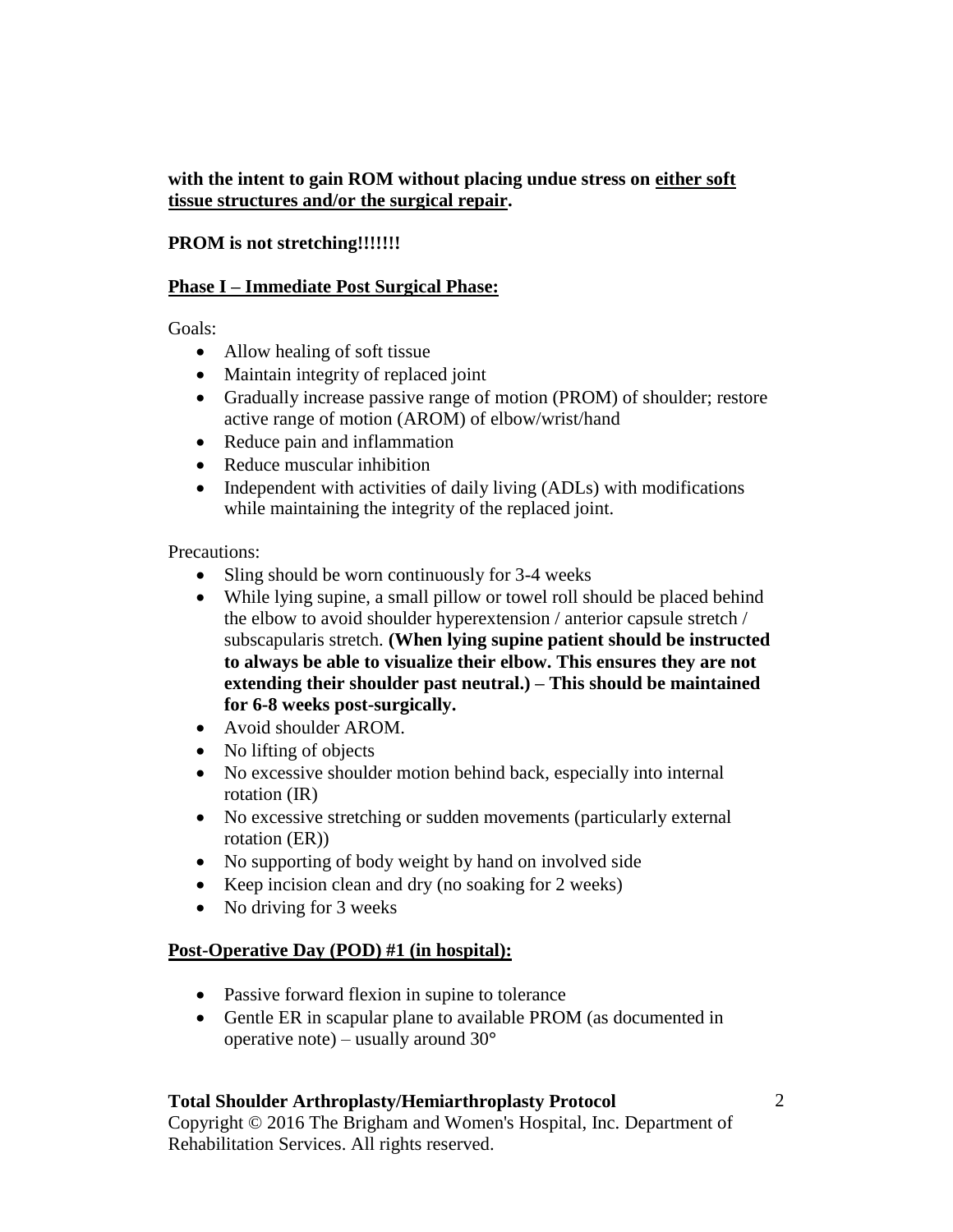(**Attention:** DO NOT produce undue stress on the anterior joint capsule, particularly with shoulder in extension)

- Passive IR to chest
- Active distal extremity exercise (elbow, wrist, hand)
- Pendulum exercises
- Frequent cryotherapy for pain, swelling, and inflammation management
- Patient education regarding proper positioning and joint protection techniques

## **Early Phase I: (out of hospital)**

- Continue above exercises
- Begin scapula musculature isometrics / sets (primarily retraction)
- Continue active elbow ROM
- Continue cryotherapy as much as able for pain and inflammation management

#### **Late Phase I:**

- Continue previous exercises
- Continue to progress PROM as motion allows
- Begin assisted flexion, elevation in the plane of the scapula, ER, IR in the scapular plane
- Progress active distal extremity exercise to strengthening as appropriate

#### *Criteria for progression to the next phase (II):*

**If the patient has not reached the below ROM, forceful stretching and mobilization/manipulation is not indicated. Continue gradual ROM and gentle mobilization (i.e. Grade I oscillations), while respecting soft tissue constraints.** 

- Tolerates PROM program
- Has achieved at least 90**°** PROM forward flexion and elevation in the scapular plane.
- Has achieved at least 45**°** PROM ER in plane of scapula
- Has achieved at least 70**°** PROM IR in plane of scapula measured at 30**°** of abduction

## **Total Shoulder Arthroplasty/Hemiarthroplasty Protocol**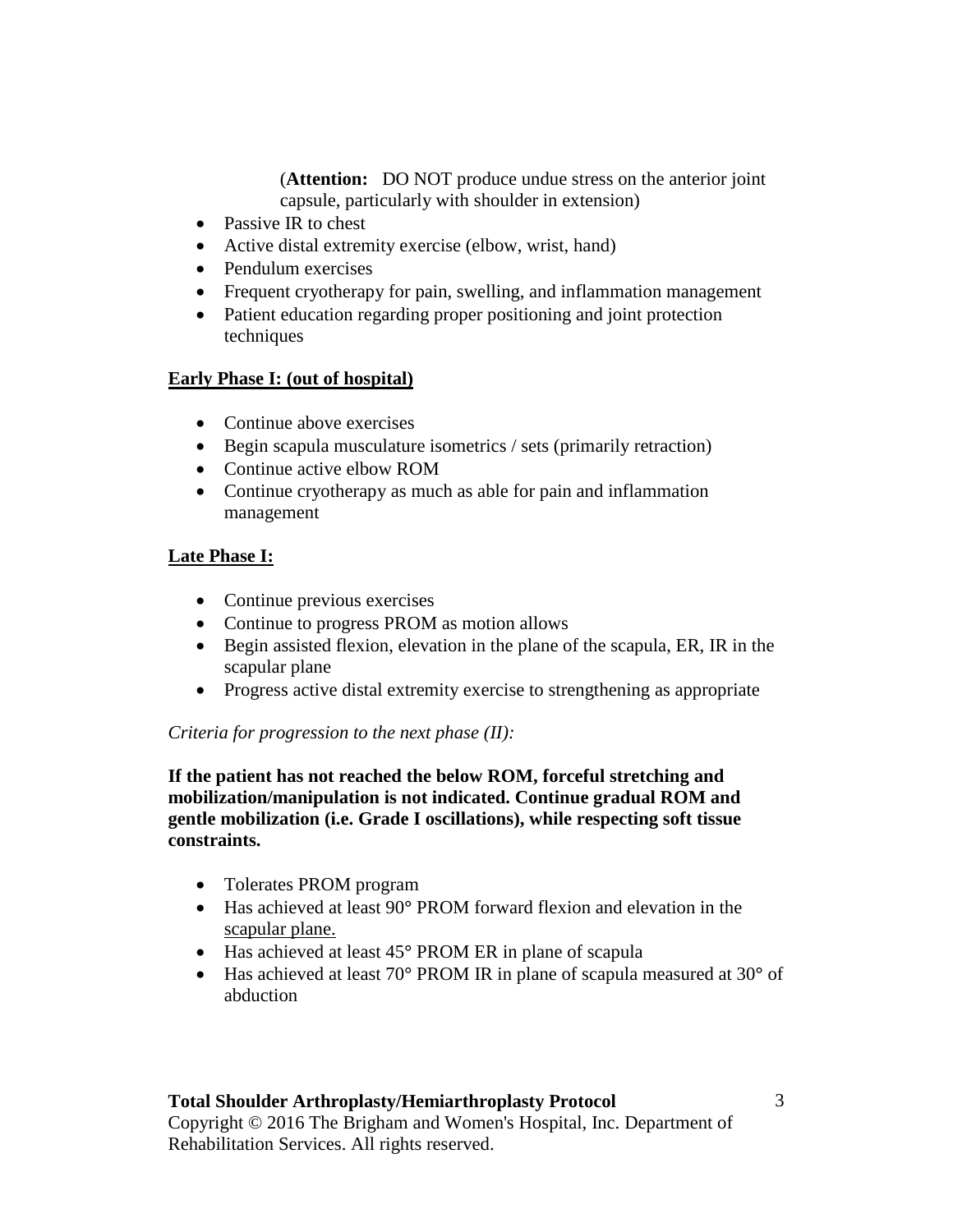#### **Phase II – Early Strengthening Phase (Not to begin before 4-6 Weeks post-surgery to allow for appropriate soft tissue healing):**

Goals:

- Restore full passive ROM
- Gradually restore active motion
- Control pain and inflammation
- Allow continue healing of soft tissue
- Do not overstress healing tissue
- Re-establish dynamic shoulder stability

Precautions:

- Sling should only be used for sleeping and removed gradually over the course of the next 2 weeks, for periods throughout the day.
- While lying supine a small pillow or towel should be placed behind the elbow to avoid shoulder hyperextension / anterior capsule stretch.
- In the presence of poor shoulder mechanics avoid repetitive shoulder AROM exercises/activity against gravity in standing.
- No heavy lifting of objects (no heavier than coffee cup)
- No supporting of body weight by hand on involved side
- No sudden jerking motions

# **Early Phase II:**

- Continue with PROM, active assisted range of motion (AAROM)
- Begin active flexion, IR, ER, elevation in the plane of the scapula pain free ROM
- AAROM pulleys (flexion and elevation in the plane of the scapula) as long as greater than 90**°** of PROM
- Begin shoulder sub-maximal pain-free shoulder isometrics in neutral
- Scapular strengthening exercises as appropriate
- Begin assisted horizontal adduction
- Progress distal extremity exercises with light resistance as appropriate
- Gentle glenohumeral and scapulothoracic joint mobilizations as indicated
- Initiate glenohumeral and scapulothoracic rhythmic stabilization
- Continue use of cryotherapy for pain and inflammation.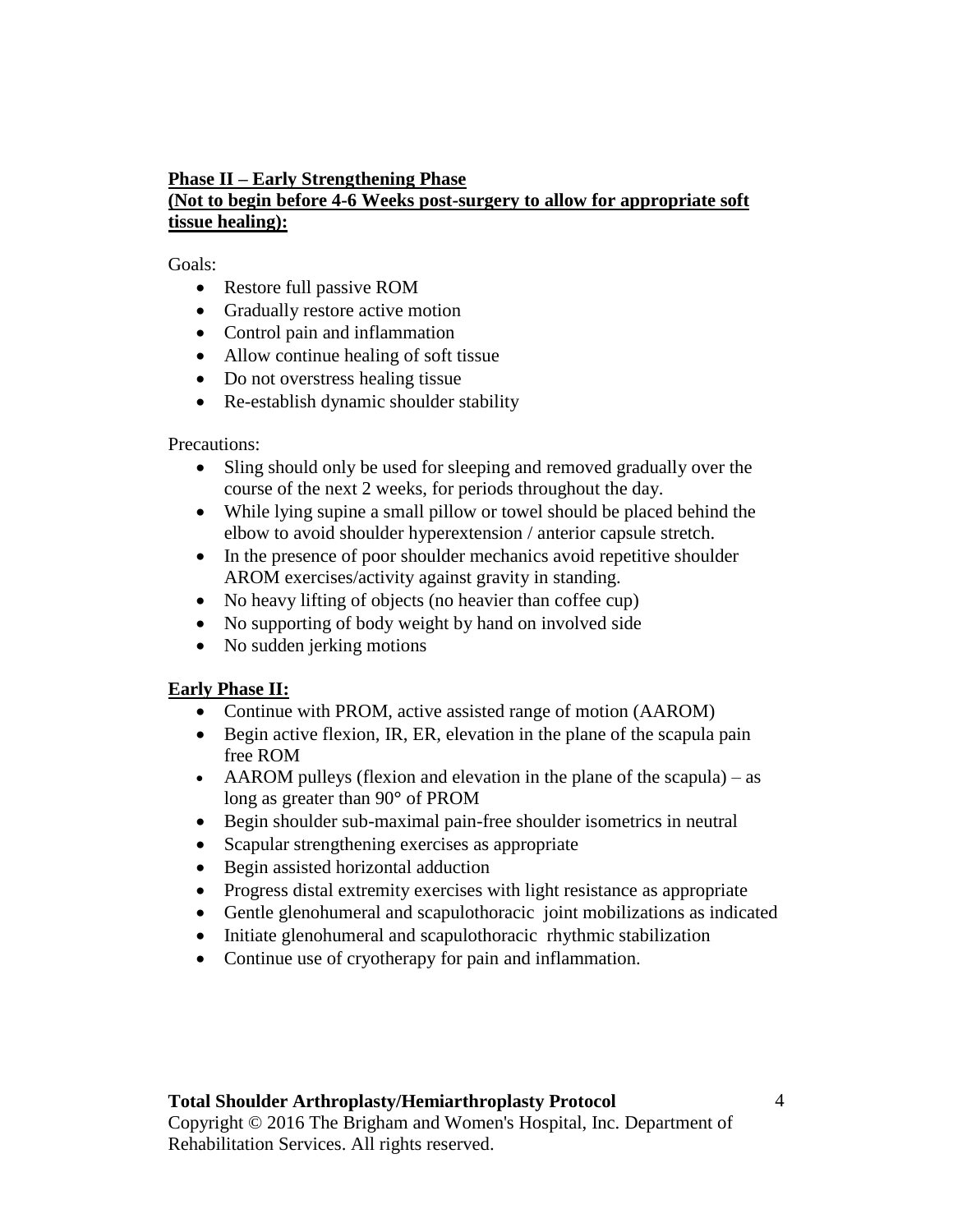# **Late Phase II:**

• Progress scapular strengthening exercises

## *Criteria for progression to the next phase (III):*

#### **If the patient has not reached the below ROM, forceful stretching and mobilization/manipulation is not indicated. Continue gradual ROM and gentle mobilization (i.e. Grade I oscillations), while respecting soft tissue constraints.**

- Tolerates P/AAROM, isometric program
- Has achieved at least 140° PROM forward flexion and elevation in the scapular plane.
- $\bullet$  Has achieved at least 60+ $\degree$  PROM ER in plane of scapula
- $\bullet$  Has achieved at least 70° PROM IR in plane of scapula measured at 30° of abduction
- Able to actively elevate shoulder against gravity with good mechanics to  $100^\circ$ .

#### **Phase III – Moderate strengthening**

#### **(Not to begin before 6 Weeks post-surgery to allow for appropriate soft tissue healing and to ensure adequate ROM):**

Goals:

- Gradual restoration of shoulder strength, power, and endurance
- Optimize neuromuscular control
- Gradual return to functional activities with involved upper extremity

Precautions:

- No heavy lifting of objects (no heavier than 3 kg.)
- No sudden lifting or pushing activities
- No sudden jerking motions

## **Early Phase III:**

- Progress AROM exercise / activity as appropriate
- Advance PROM to stretching as appropriate
- Continue PROM as needed to maintain ROM
- Initiate assisted shoulder IR behind back stretch
- Resisted shoulder IR, ER in scapular plane

#### **Total Shoulder Arthroplasty/Hemiarthroplasty Protocol**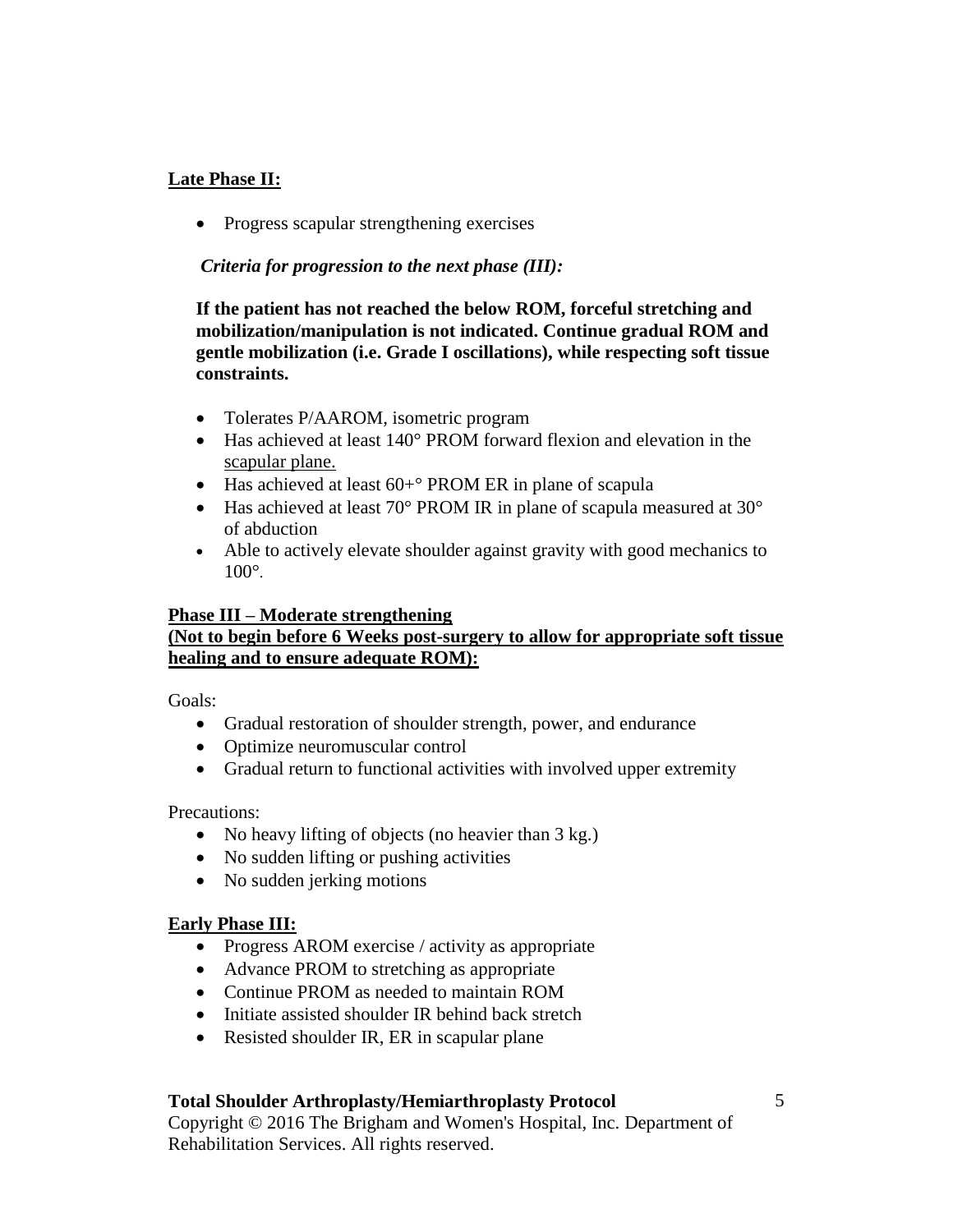- Begin light functional activities
- Wean from sling completely
- Begin progressive supine active elevation strengthening (anterior deltoid) with light weights (0.5-1.5 kg.) at variable degrees of elevation

## **Late Phase III:**

- Resisted flexion, elevation in the plane of the scapula, extension (therabands / sport cords)
- Continue progressing IR, ER strengthening
- Progress IR stretch behind back from AAROM to AROM as ROM allows (Pay particular attention as to avoid stress on the anterior capsule.)

## *Criteria for progression to the next phase (IV):*

**If the patient has not reached the below ROM, forceful stretching and mobilization/manipulation is not indicated. Continue gradual ROM and gentle mobilization (i.e. Grade I oscillations), while respecting soft tissue constraints.**

- Tolerates AA/AROM/strengthening
- Has achieved at least 140° AROM forward flexion and elevation in the scapular plane supine.
- $\bullet$  Has achieved at least 60+ $\degree$  AROM ER in plane of scapula supine
- $\bullet$  Has achieved at least 70° AROM IR in plane of scapula supine in 30° of abduction
- Able to actively elevate shoulder against gravity with good mechanics to at least 120°.

Note: (If above ROM are not met then patient is ready to progress if their ROM is consistent with outcomes for patients with the given underlying pathology).

#### **Phase IV – Advanced strengthening phase (Not to begin before 12 Weeks to allow for appropriate soft tissue healing and to ensure adequate ROM, and initial strength):**

Goals:

- Maintain non-painful AROM
- Enhance functional use of upper extremity

## **Total Shoulder Arthroplasty/Hemiarthroplasty Protocol**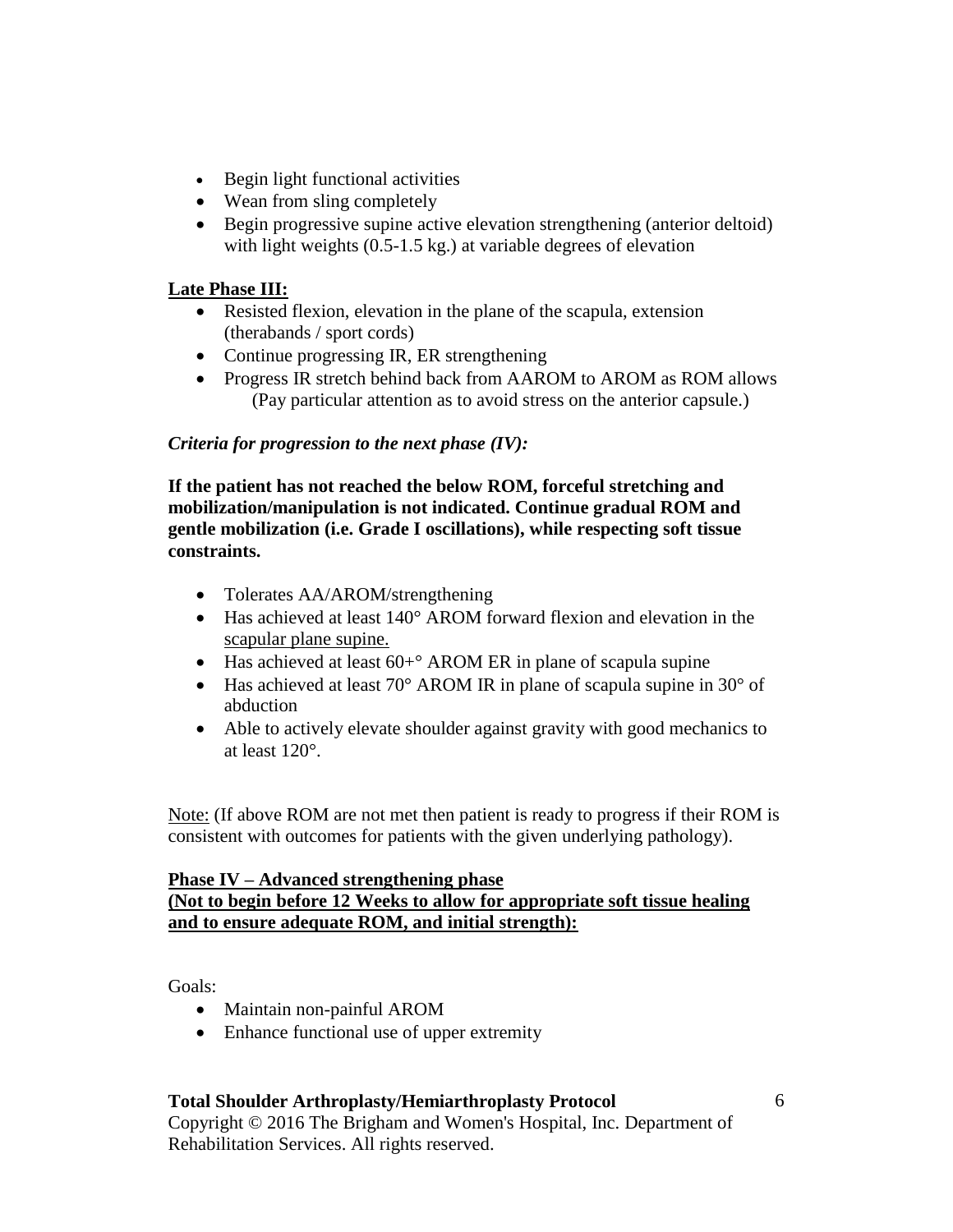- Improve muscular strength, power, and endurance
- Gradual return to more advanced functional activities
- Progress weight bearing exercises as appropriate

#### Precautions:

- Avoid exercise and functional activities that put stress on the anterior capsule and surrounding structures. (Example: no combined ER and abduction above 80° of abduction.)
- Ensure gradual progression of strengthening

## **Early Phase IV:**

- **Typically patient is on a home exercise program by this point to be performed 3-4 times per week.**
- Gradually progress strengthening program
- Gradual return to moderately challenging functional activities.

#### **Late Phase IV (Typically 4-6 months post-op):**

Return to recreational hobbies, gardening, sports, golf, doubles tennis

#### *Criteria for discharge from skilled therapy:*

- Patient able to maintain non-painful AROM
- Maximized functional use of upper extremity
- Maximized muscular strength, power, and endurance
- Patient has returned to advanced functional activities

#### **Reviewed:**

11/06 Reg B. Wilcox III, PT

3/10 Reg B. Wilcox III, PT

5/16 Reg B. Wilcox III, PT

#### **Total Shoulder Arthroplasty/Hemiarthroplasty Protocol** Copyright © 2016 The Brigham and Women's Hospital, Inc. Department of Rehabilitation Services. All rights reserved.